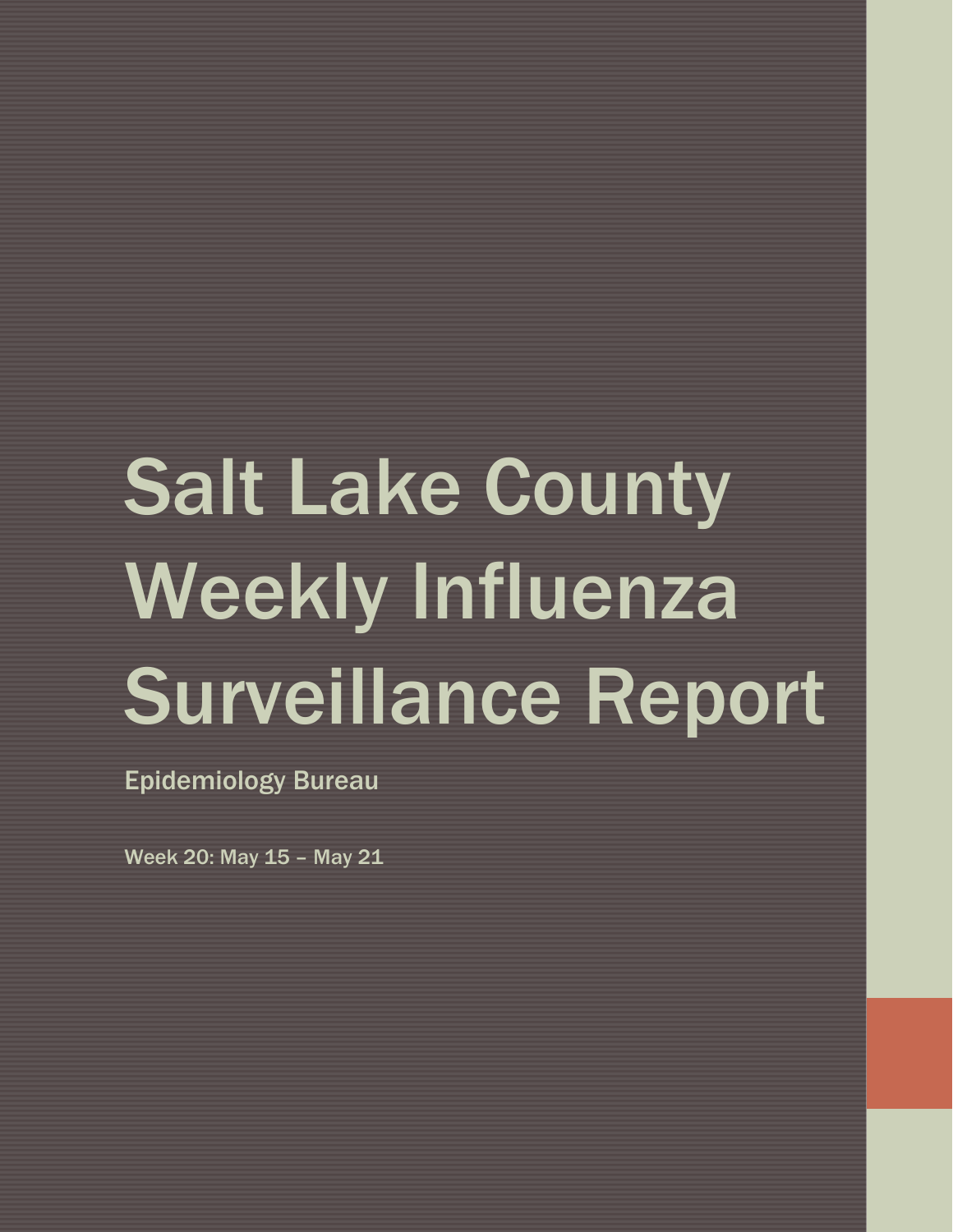| <b>INFLUENZA SUBTYPE</b> | <b>HOSPITALIZED INFLUENZA</b> | <b>INFLUENZA RELATED</b> |  |  |
|--------------------------|-------------------------------|--------------------------|--|--|
|                          | <b>CASES</b>                  | <b>DEATHS</b>            |  |  |
| <b>INFLUENZA A</b>       |                               |                          |  |  |
| <b>H3N2</b>              | 321                           | 7                        |  |  |
| 2009 H1N1                |                               |                          |  |  |
| <b>UNKNOWN</b>           | 113                           | $\overline{2}$           |  |  |
| <b>INFLUENZA B</b>       |                               |                          |  |  |
| <b>YAMAGATA</b>          |                               |                          |  |  |
| <b>VICTORIA</b>          |                               |                          |  |  |
| <b>UNKNOWN</b>           | 4                             |                          |  |  |
| <b>UNKNOWN</b>           |                               |                          |  |  |
| <b>TOTAL</b>             | 438                           | 9                        |  |  |





 $\mathbf{1}^{\top}$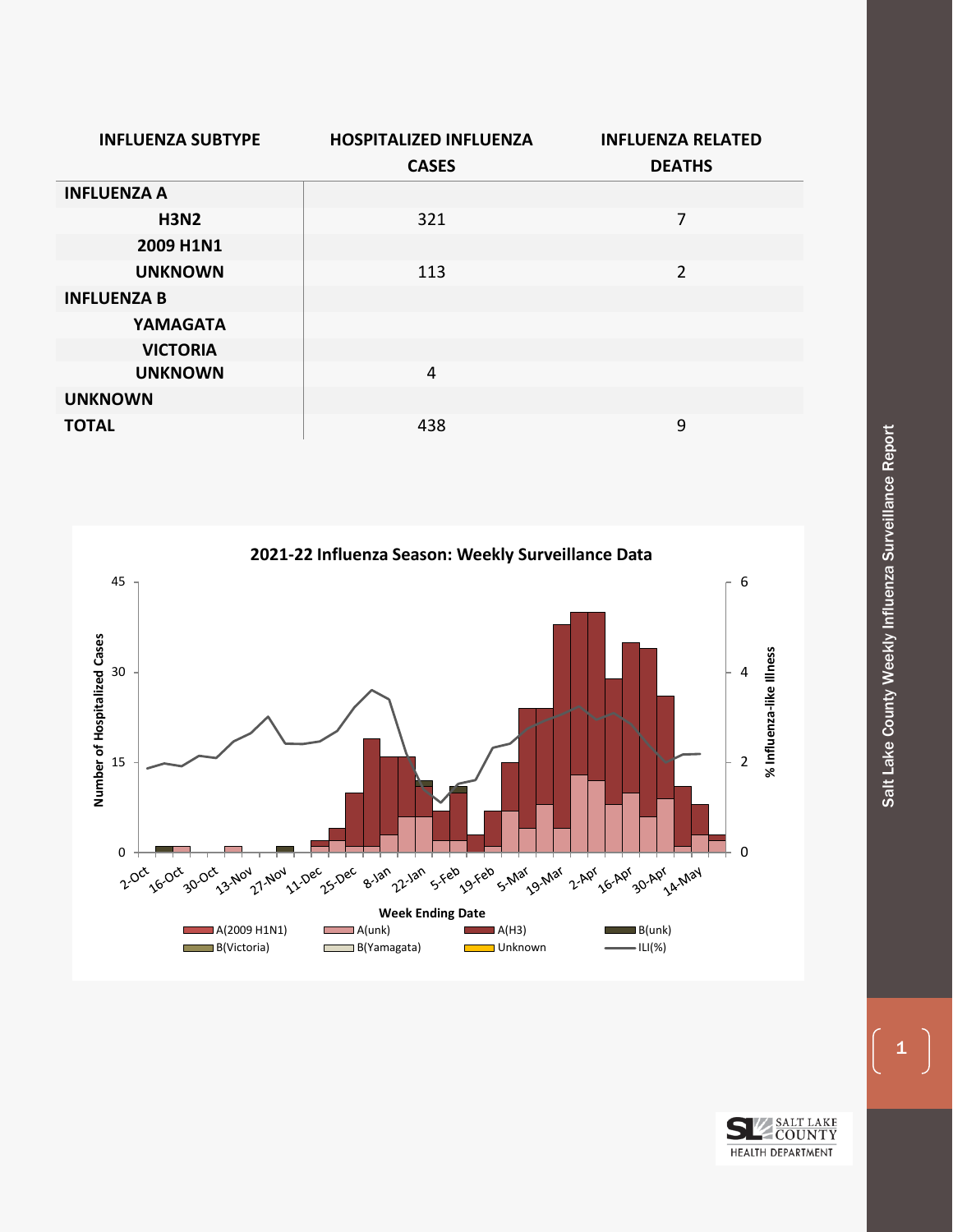

**Hospitalized Influenza Rates by Age Group Salt Lake County**





SALT LAKE<br>COUNTY HEALTH DEPARTMENT

2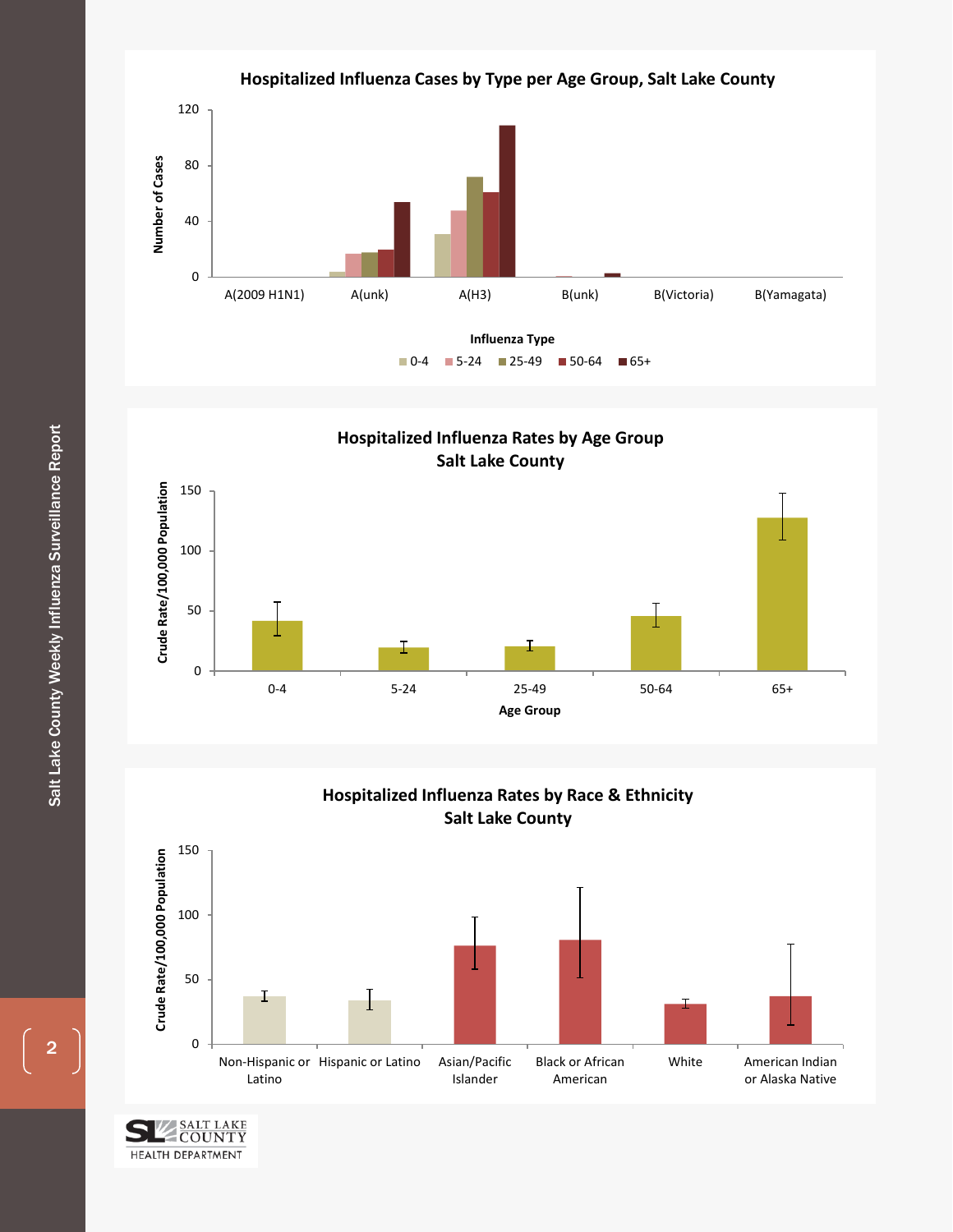

Influenza Season Severity Assessment Comparison: Salt Lake County, Utah and the United States

|                  | 2015-16           | 2016-17           | 2017-18     | 2018-19     | 2019-20 | 2020-21 | 2021-22 |
|------------------|-------------------|-------------------|-------------|-------------|---------|---------|---------|
| Salt Lake County |                   | Moderate Moderate | <b>High</b> | Moderate    | Low     | Low     | Low     |
| Utah             | Moderate Moderate |                   | <b>High</b> | <b>High</b> | Low     | Low     | Low     |
| United States    | Moderate Moderate |                   | High        |             |         |         |         |

\*Referenc[e https://www.cdc.gov/flu/professionals/classifies-flu-severity.htm](https://www.cdc.gov/flu/professionals/classifies-flu-severity.htm) for threshold methodology

\*Salt Lake County indicators used for severity assessment include deaths (influenza-related deaths), outpatient cases (influenza-like illness from Germwatch) and inpatient cases (influenza-related hospitalizations from FluSurv-NET).

\* For Utah indicators see[: http://health.utah.gov/epi/diseases/influenza/surveillance/index.html](http://health.utah.gov/epi/diseases/influenza/surveillance/index.html)

\*US indicators used for severity assessment include outpatient cases (influenza-like illness from ILINET), inpatient cases (influenza-related hospitalizations from FluSurv-NET) and deaths (influenza and pneumonia related deaths from NCHS).

| Age<br><b>Group</b> | <b>Total</b><br><b>Cases</b> | % Vaccinated | $%$ ICU | % Vent | % Pneumonia | %Underlying Health Conditions |
|---------------------|------------------------------|--------------|---------|--------|-------------|-------------------------------|
| $0-4$               | 35                           | 46           | 3       | 0      | 3           | 43                            |
| $5 - 24$            | 66                           | 44           | 6       | 0      | 5           | 32                            |
| 25-49               | 90                           | 39           | 8       | 3      | 3           | 36                            |
| 50-64               | 81                           | 40           | 14      | 2      | 4           | 42                            |
| $65+$               | 166                          | 37           | 6       | 2      | 5           | 39                            |
| <b>Total</b>        | 438                          | 39           | 8       | 2      | 4           | 38                            |



3